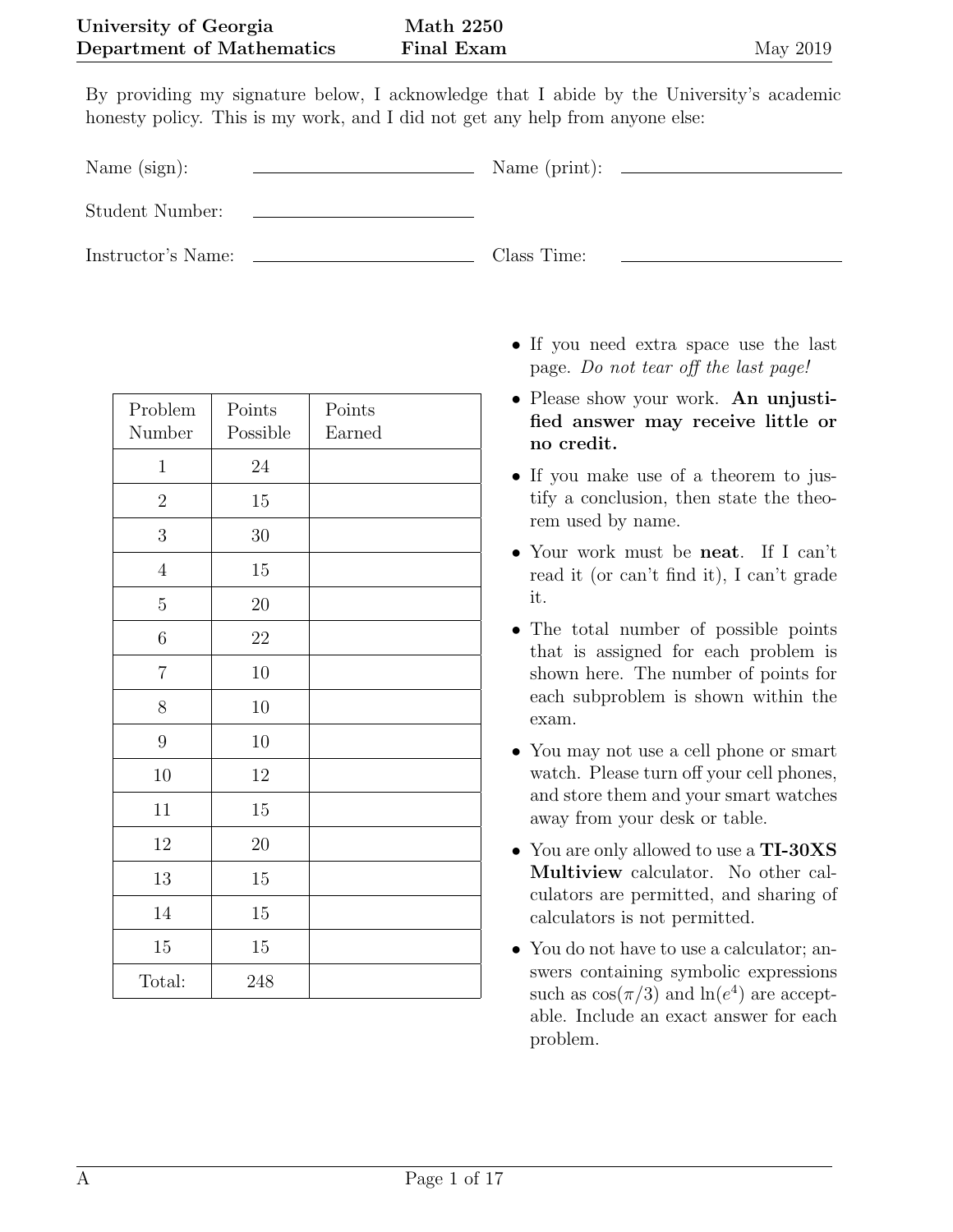<span id="page-1-0"></span>1. Determine the following limits; briefly explain your thinking on each one. If you apply L'Hopital's rule, indicate where you have applied it and why you can apply it. If your final answer is "does not exist,"  $\infty$ , or  $-\infty$ , briefly explain your answer. (You will not receive full credit for a "does not exist" answer if the answer is  $\infty$  or  $-\infty$ .) Please circle your final answer.

(a) [6 pts] 
$$
\lim_{x \to 0} \frac{e^{2x} - 2}{e^x + 1}
$$

(b) [6 pts] 
$$
\lim_{x \to 3^{-}} \frac{x^2 + 7}{x - 3}
$$

(c) [6 pts] 
$$
\lim_{x \to \pi/2} \frac{\cos(x)}{x - \frac{\pi}{2}}
$$

(d) [6 pts] 
$$
\lim_{x \to \infty} \frac{3x^2(x-1)}{x^2-2}
$$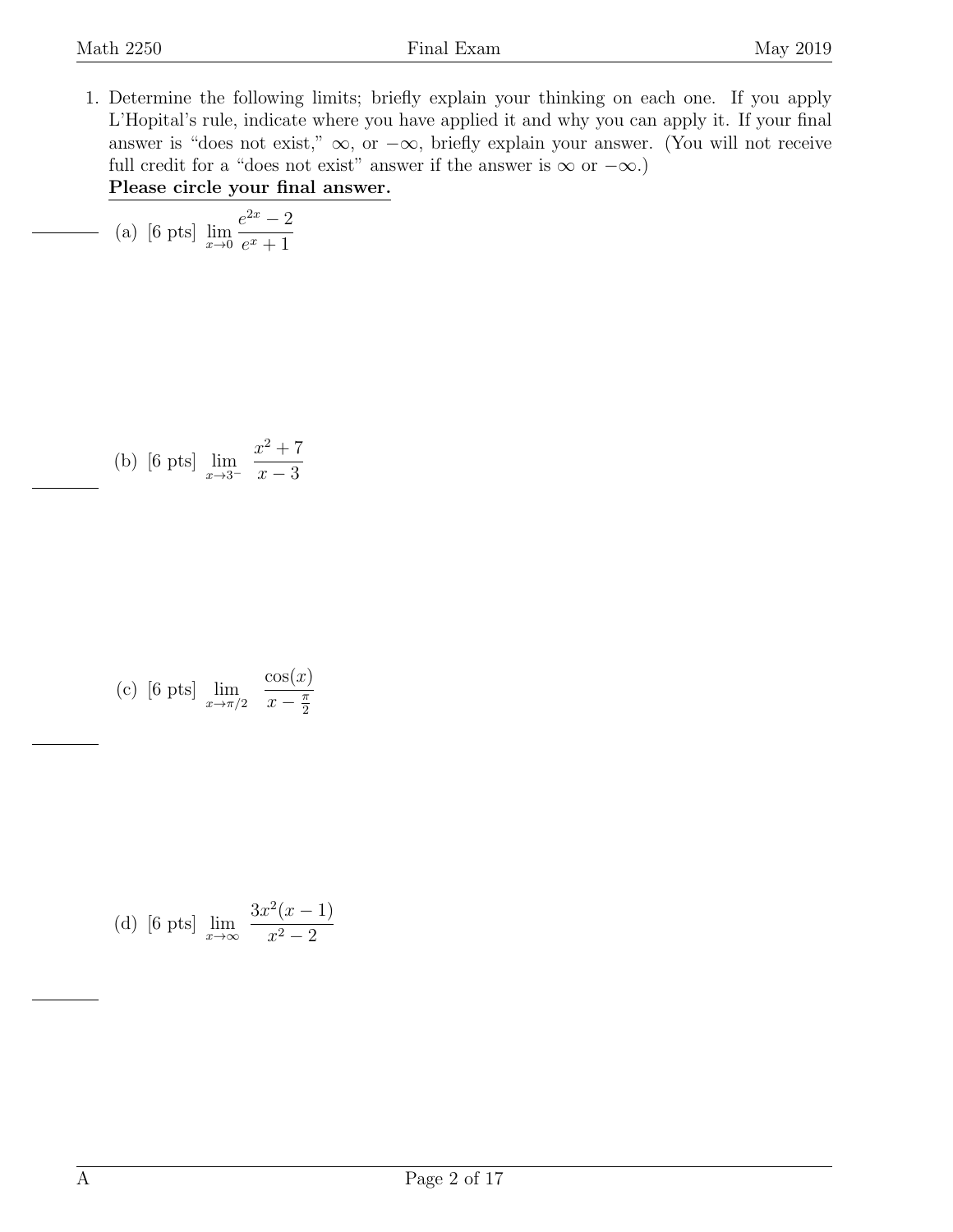<span id="page-2-0"></span>2. (a) [5 pts] State the limit definition of the derivative of  $f(x)$ .

(b) [10 pts] Use the *limit definition of the derivative* to determine the derivative of (10 pts) Ose the **influ definition of the derivative** to determine the derivative of  $f(x) = \sqrt{x-3}$ . No points will be awarded for the application of differentiation rules (and L'Hopital's rule is not allowed).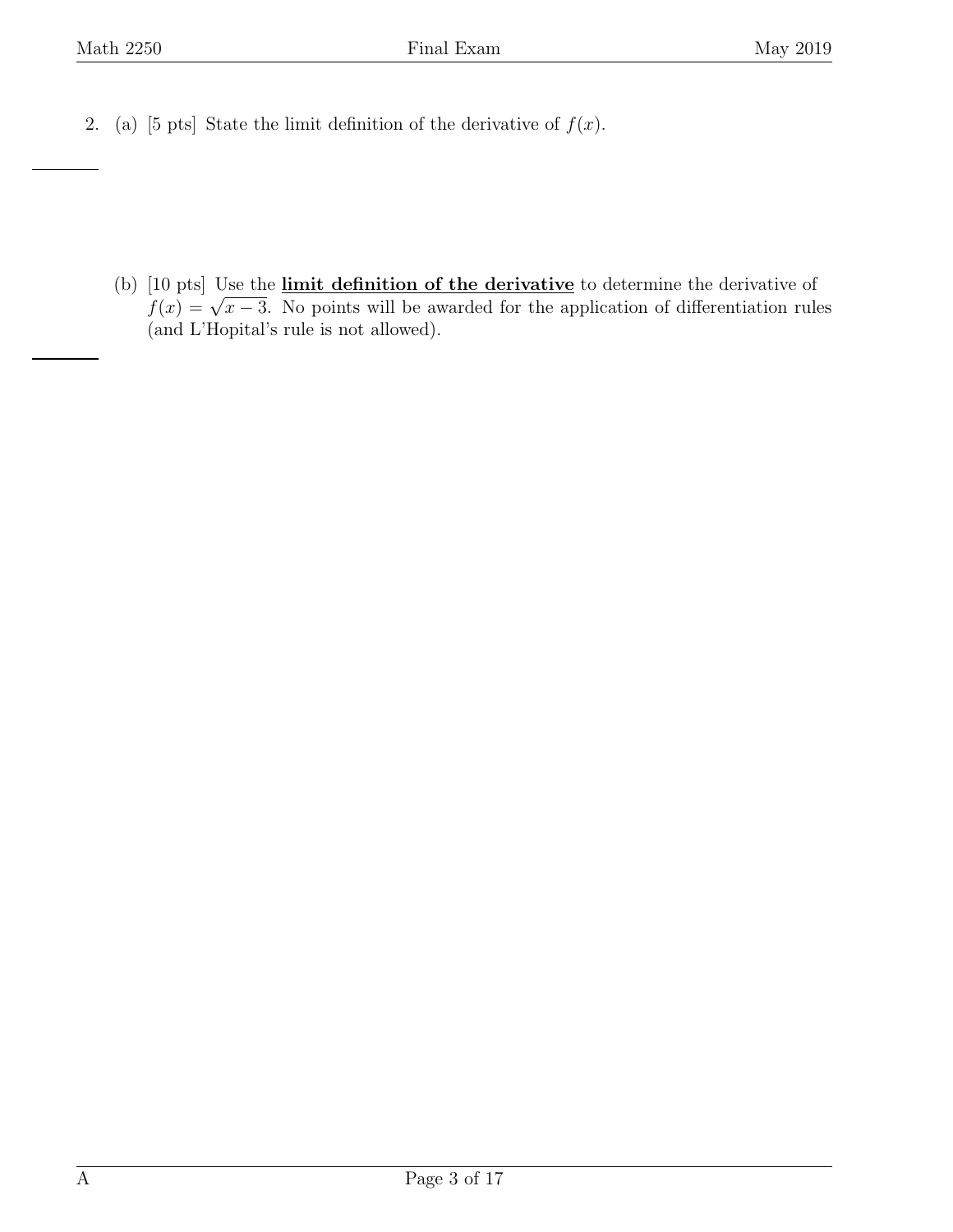<span id="page-3-0"></span>3. Determine the first derivative of each of the following functions. Remember to use correct notation to write your final answer. Please circle your final answer.

(a) [6 pts] 
$$
f(x) = \frac{x^3}{4} - \frac{2}{x^3} + \pi^2
$$

- (b) [6 pts]  $f(x) = (\arctan(x))^3$
- (c) [8 pts]  $f(x) = e^{\sqrt{x} \cos(x)}$

(d) [10 pts]  $f(x) = x^{1/x}$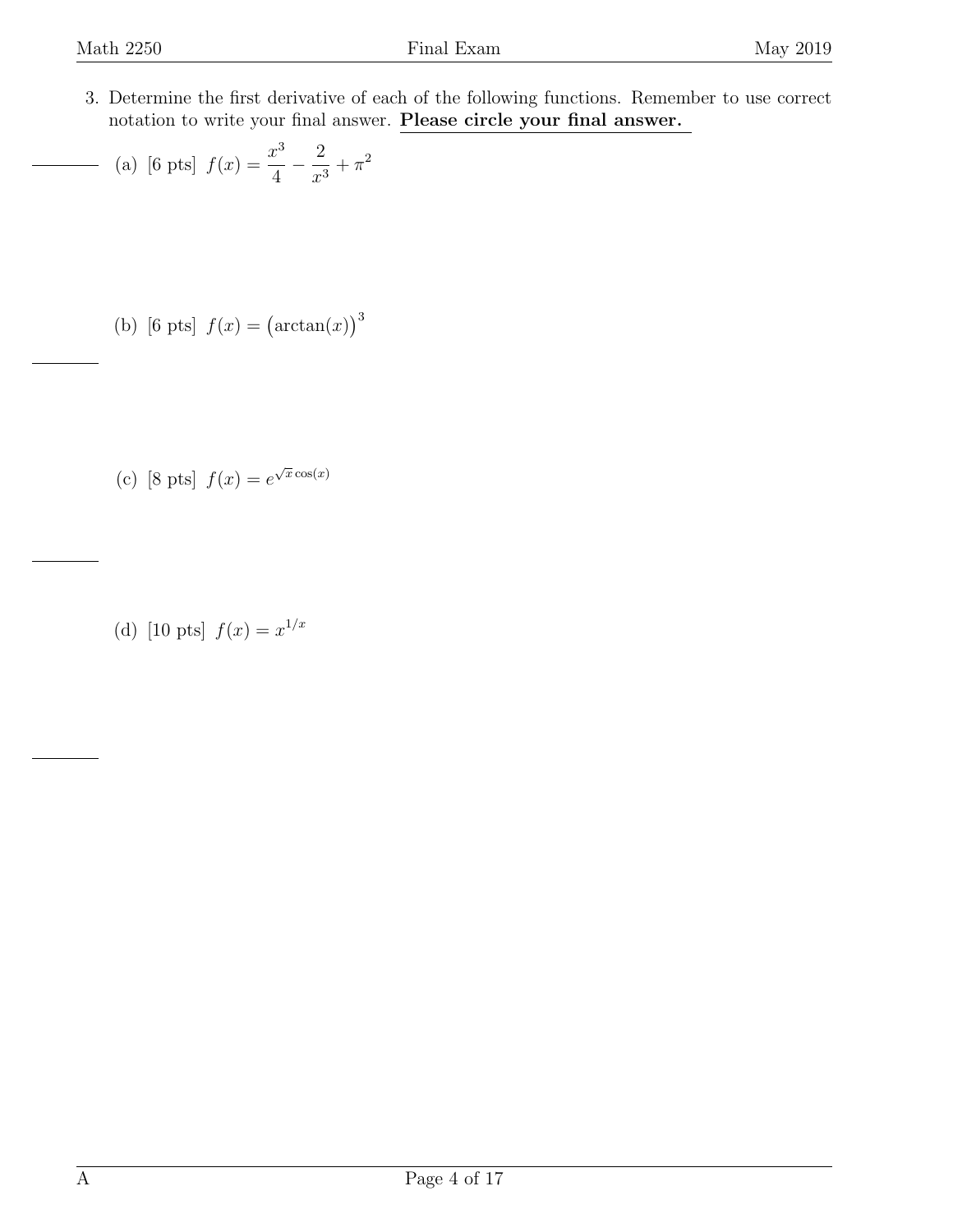<span id="page-4-0"></span>4. Consider the curve defined by the equation

$$
(x^2 + y^2)^2 = 9(x^2 - y^2).
$$

The graph of the curve is provided to the right.



(a) [10 pts] Determine  $\frac{dy}{dx}$  $\frac{dy}{dx}$ .

(b) [5 pts] Determine an equation of the line tangent to the curve at the point  $(x, y) =$  $(\sqrt{5}, 1).$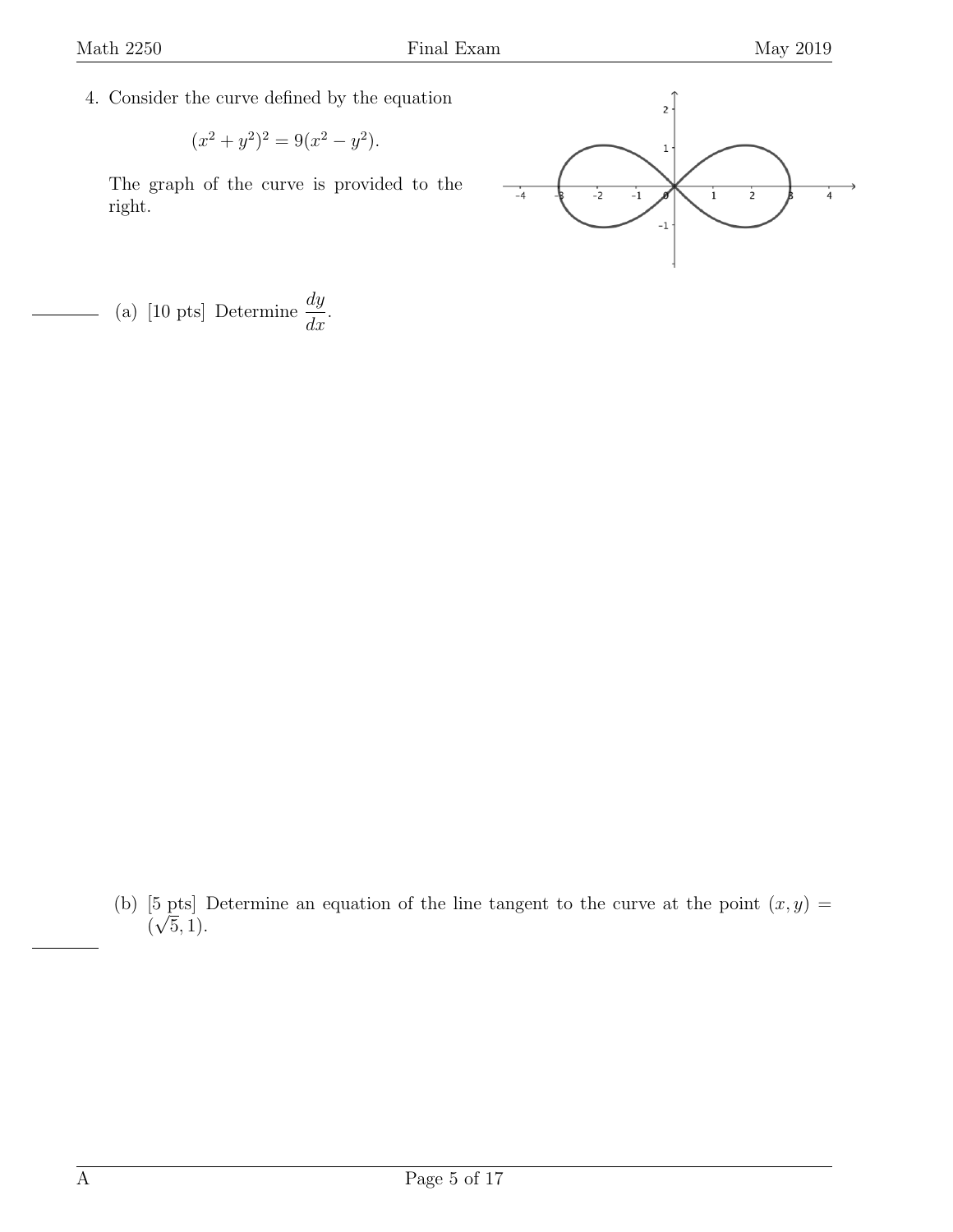<span id="page-5-0"></span>5. Determine the following indefinite integrals. Please circle your final answer.

(a) [6 pts] 
$$
\int (\cos(5x) + 1) dx
$$

(b) [6 pts] 
$$
\int \left(\frac{1}{\sqrt{1-x^2}} + \frac{1}{e^x}\right) dx
$$

(c) [8 pts] 
$$
\int \frac{3}{x(\ln(x))^2} dx
$$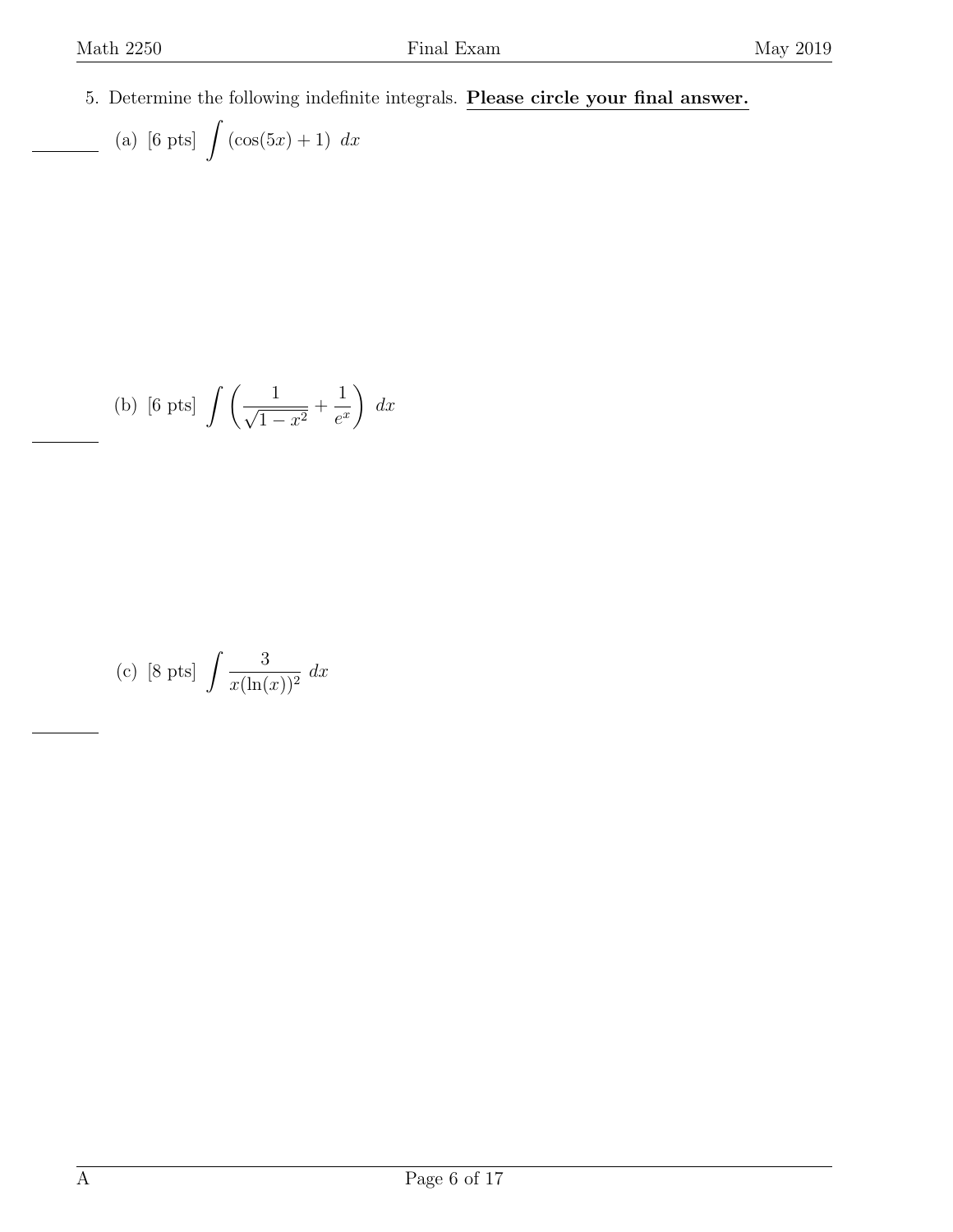<span id="page-6-0"></span>6. Evaluate the following definite integrals. Please circle your final answer.

(a) [6 pts] 
$$
\int_0^1 (2x^2 + 3x + 5) dx
$$

(b) [8 pts] 
$$
\int_{1}^{2} \left( \frac{x}{\sqrt[3]{x^2 + 1}} \right) dx
$$

(c) [8 pts] 
$$
\int_0^{1/2} \left( \frac{e^{2x}}{1 + e^{2x}} \right) dx
$$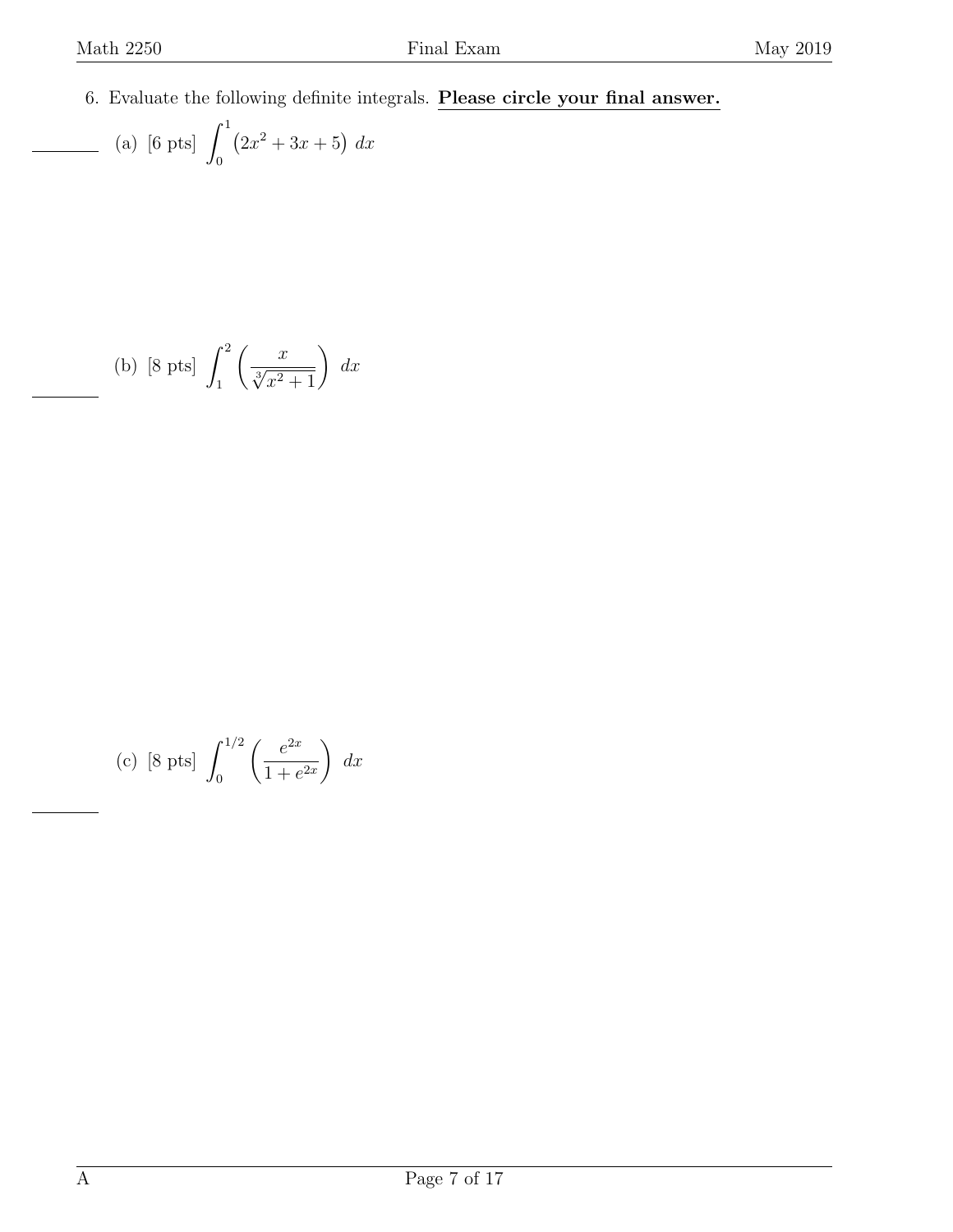- <span id="page-7-0"></span>7. For this problem, consider the function  $f(x) = |x - 3|$ .
	- (a) [5 pts] Use a Riemann Sum with 5 sub-intervals of equal width and left endpoints to estimate the definite integral  $\int_0^4$ 0  $|x-3| dx$ .

(b) [5 pts] Use areas to evaluate the definite integral  $\int_0^4$ 0  $|x-3| dx$ .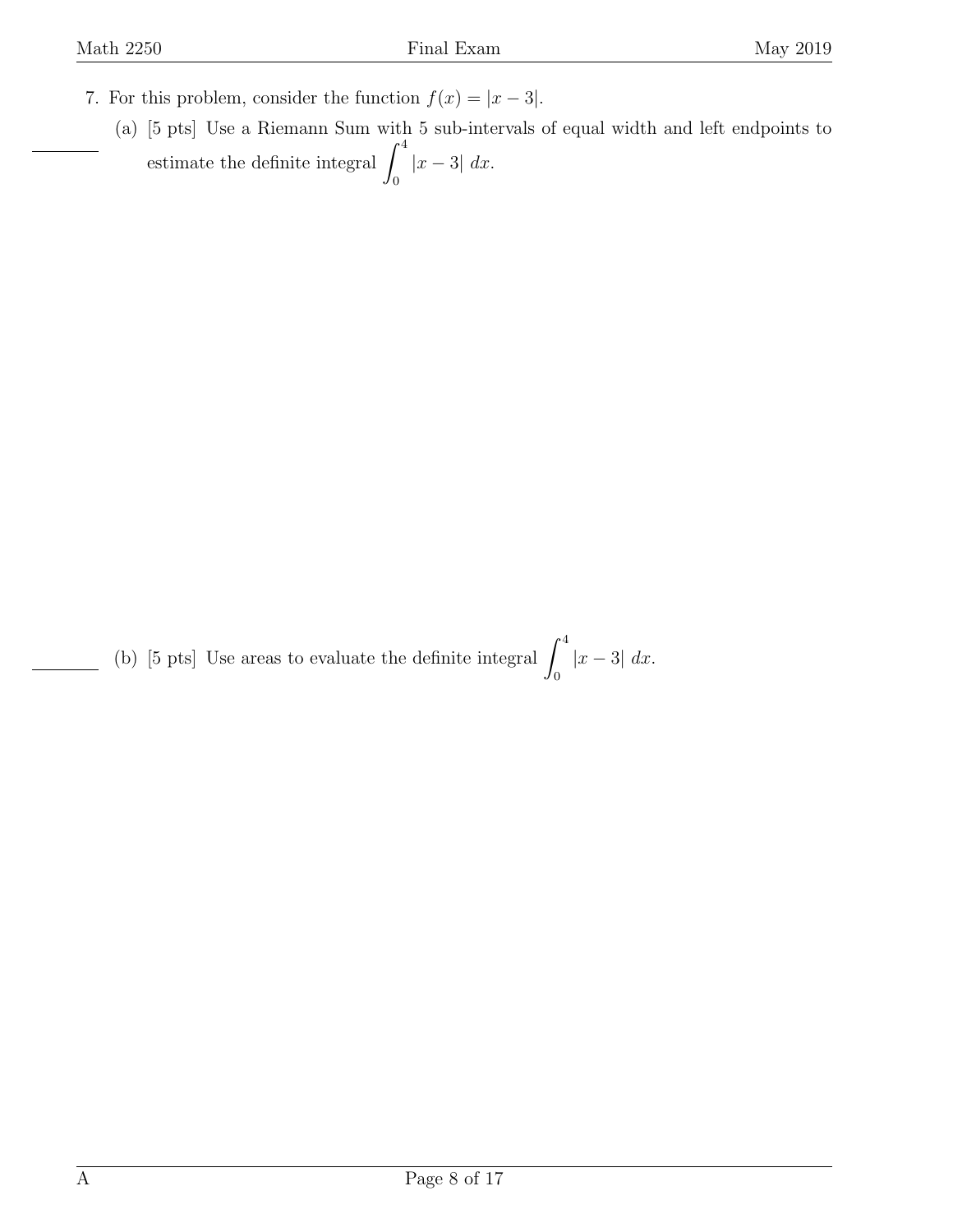<span id="page-8-0"></span>8. [10 pts] Use calculus to determine the absolute maximum and absolute minimum values of the function below on the interval  $[-10, 1]$ :

$$
f(x) = \frac{x}{x^2 + 9}
$$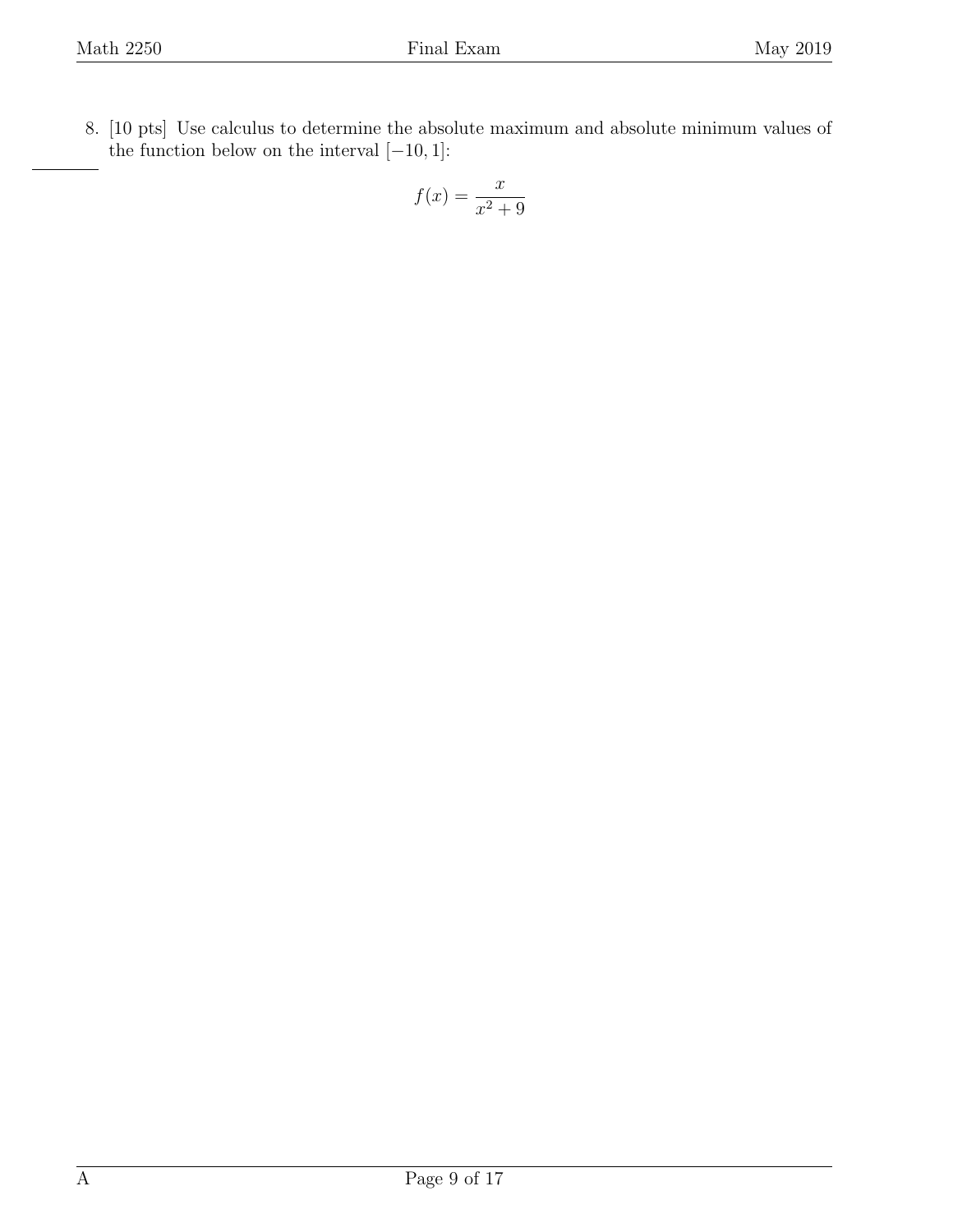<span id="page-9-0"></span>9. The graph of  $y = g'(x)$ , the derivative of g, is given below. Consecutive grid lines are one unit apart.



(a)  $[5 \text{ pts}]$  State the intervals on which the function g is increasing. (Briefly explain your reasoning.)

(b) [5 pts] Assuming that  $g(-3) = 1$ , use the graph of g' to make a rough sketch of the graph of  $g$  on the axes below. Be sure to accurately show the increasing/decreasing behavior of  $g$  and any horizontal tangents of  $g$  on your graph.

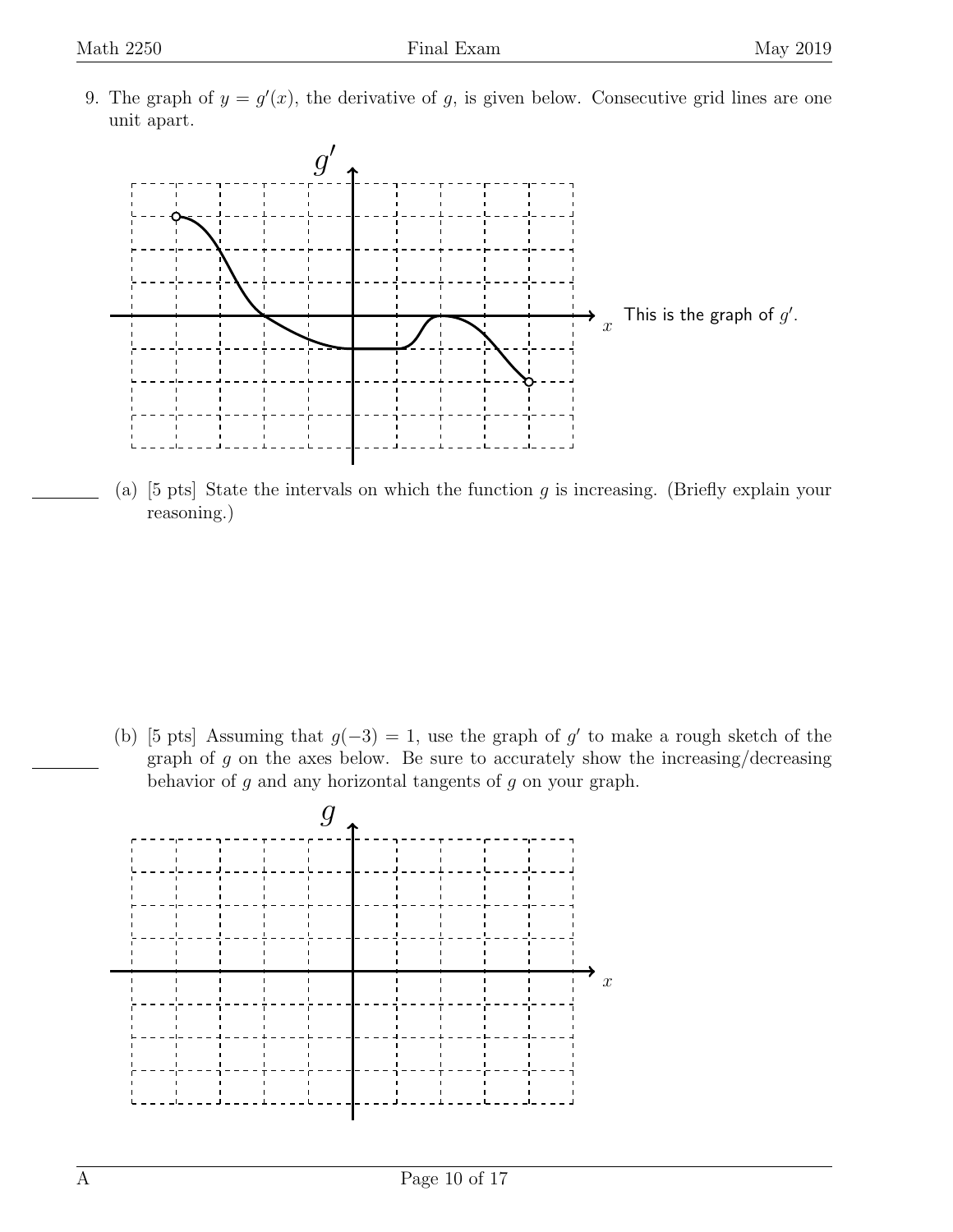<span id="page-10-0"></span>10. [12 pts] On the axes below, sketch the graph of a function  $f$  having the following properties. (Consecutive grid lines are one unit apart.)

The domain of f is  $(-\infty, \infty)$ .

$$
f(-2) = 4
$$

$$
\lim_{x \to -2} f(x) = -3
$$

The line  $y = 1$  is a horizontal asymptote.

$$
\lim_{x \to 2} f(x) = \infty
$$

$$
\lim_{x \to \infty} f(x) = 0
$$

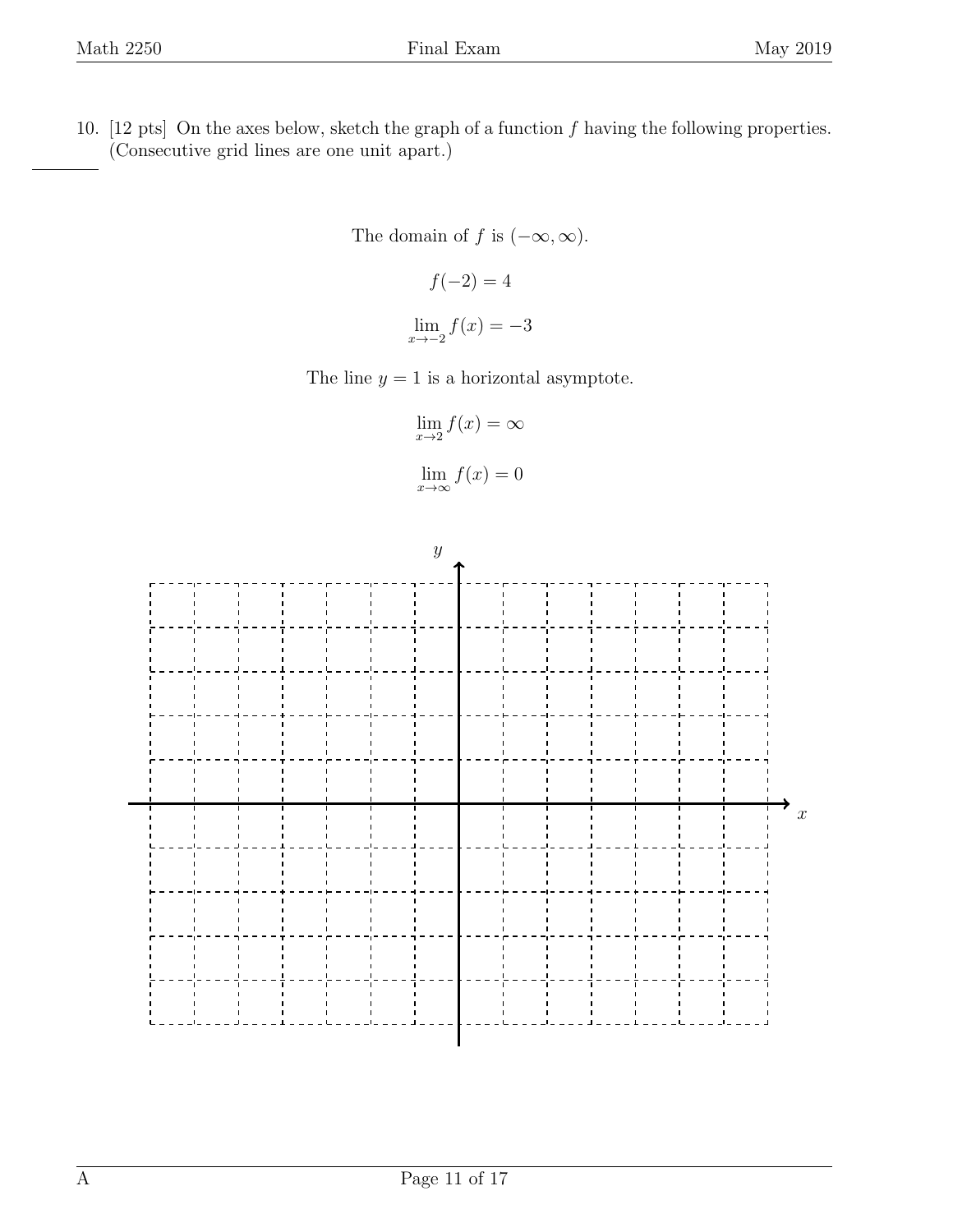<span id="page-11-0"></span>11. Suppose f and g are continuous on [0,5]; some values of  $f(x)$ ,  $f'(x)$ ,  $g(x)$ , and  $g'(x)$  are given in the table below.

| $\mathcal{X}$ | (x) | (x) | g(x) | q'(x) |
|---------------|-----|-----|------|-------|
|               |     |     |      |       |
|               |     |     |      |       |
|               |     |     |      |       |

<sup>(</sup>a) [5 pts] Let  $h(x) = f(x)g(x)$ . Determine  $h'(2)$ .

(b) [5 pts] Determine the linearization  $L(x)$  of  $h(x) = f(x)g(x)$  at  $x = 2$ .

(c) [5 pts] For the function  $h(x) = f(x)g(x)$ , use the linearization to approximate the value of  $h(2.1)$ .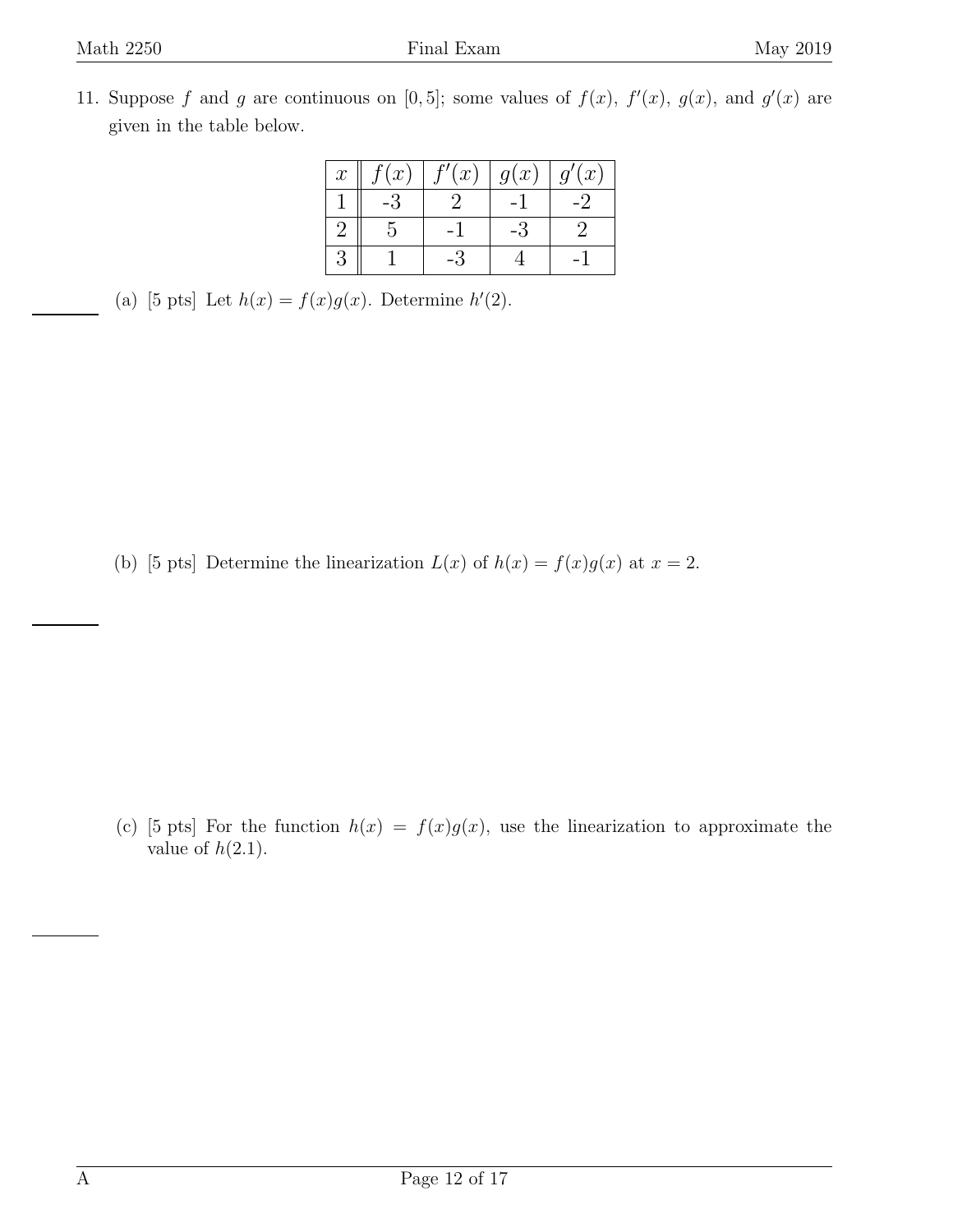- <span id="page-12-0"></span>12. A particle moves along a straight line with position function  $s(t) = \frac{15t^2}{2}$ 2  $-t^3$ , for  $t > 0$ , where  $s$  is in feet and  $t$  is in seconds.
	- (a) [5 pts] Determine the velocity of the particle when the acceleration is zero.

(b) [5 pts] On the interval  $(0, \infty)$ , when is the particle moving in the positive direction? In the negative direction?

(c) [5 pts] Determine all local (relative) extrema of the position function on the interval  $(0, \infty)$ . (You may use any relevant work from previous parts.)

(d) [5 pts] Determine 
$$
\frac{d}{dt} \left( \int_1^t s(u) \ du \right)
$$
.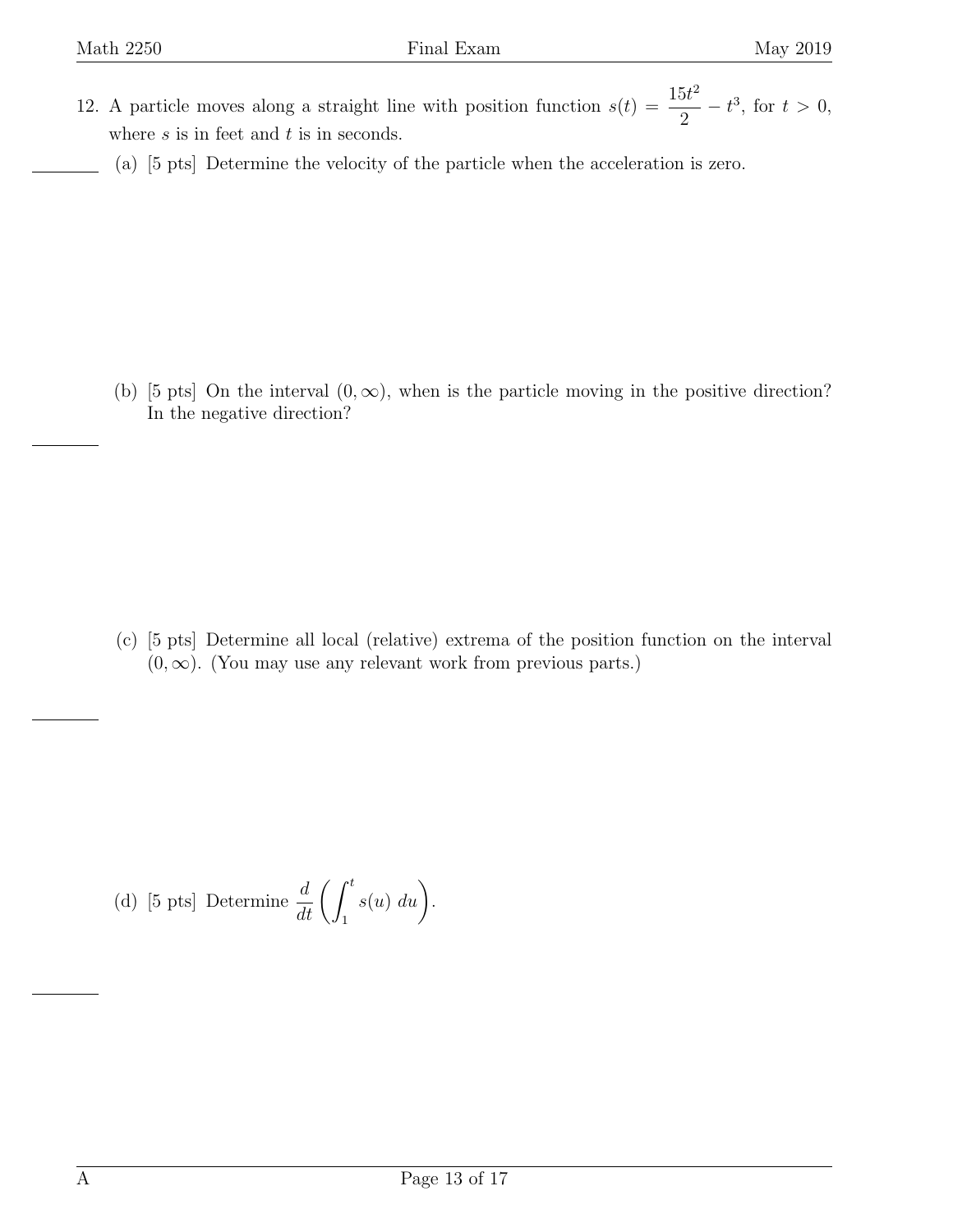<span id="page-13-0"></span>13. [15 pts] According to one model, the average global temperature x of the earth (in degrees Celsius) is related to the atmospheric concentration  $y$  of carbon dioxide (in parts per million, or ppm) by the equation

$$
x^2 + 30x + 2125 = 140\sqrt{y}.
$$

When the global temperature is 15 degrees Celsius and the concentration of carbon dioxide is increasing at a rate of 5 ppm/year, determine the rate of change of the global temperature with respect to time.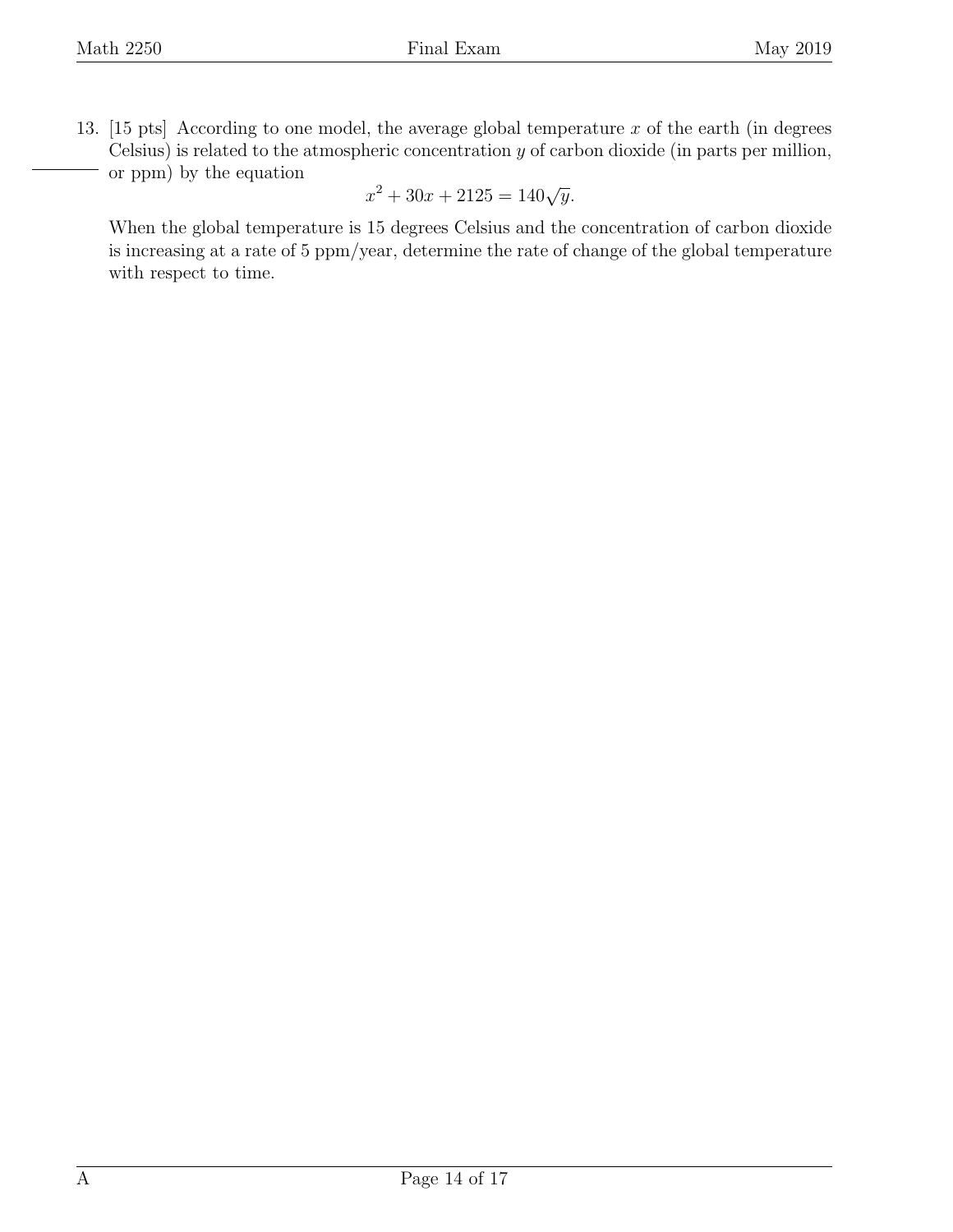- <span id="page-14-0"></span>14. You plan to build a box with a square base and no lid. The material for the base of the box costs \$0.20 per square foot and the material for the sides costs \$0.05 per square foot. You can spend at most \$5.40 total on the materials for the box. You want to use these materials to construct the box of maximum possible volume which is within your budget.
	- (a) [10 pts] Let x be the length, in feet, of each of the sides of the square base. Determine a formula for the function  $V(x)$  representing the volume of the box having base dimension x feet. Your final answer  $V(x)$  should include the variable x and may not include any other variables.

(b) [5 pts] Determine an appropriate domain for  $V(x)$ . Briefly explain your answer. (Note: There may be more than one correct answer; choose one domain you believe is a reasonable choice, and explain your thinking.)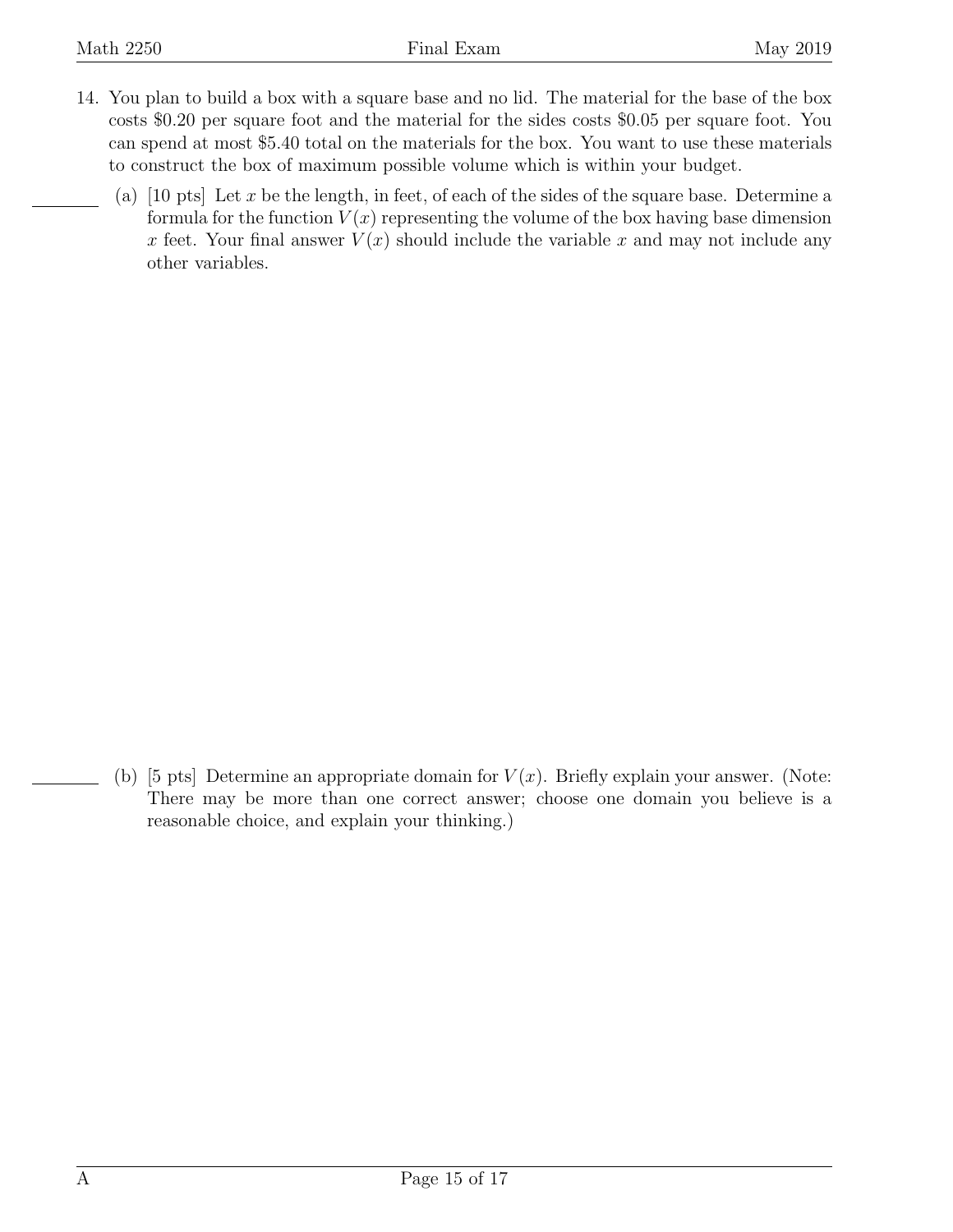<span id="page-15-0"></span>15. A rectangle with base  $x$  units has a segment of length  $4 \text{ cm}$  joining one vertex to the midpoint M of an opposite side, as shown in the diagram below. The area  $A(x)$  of the rectangle is given by the function  $A(x) = 2x\sqrt{16 - x^2}$ .



(a) [5 pts] Determine an appropriate domain for the function  $A(x)$ . Briefly explain your answer.

(b) [10 pts] Determine the maximum possible area of the rectangle. Use calculus to justify your answer.